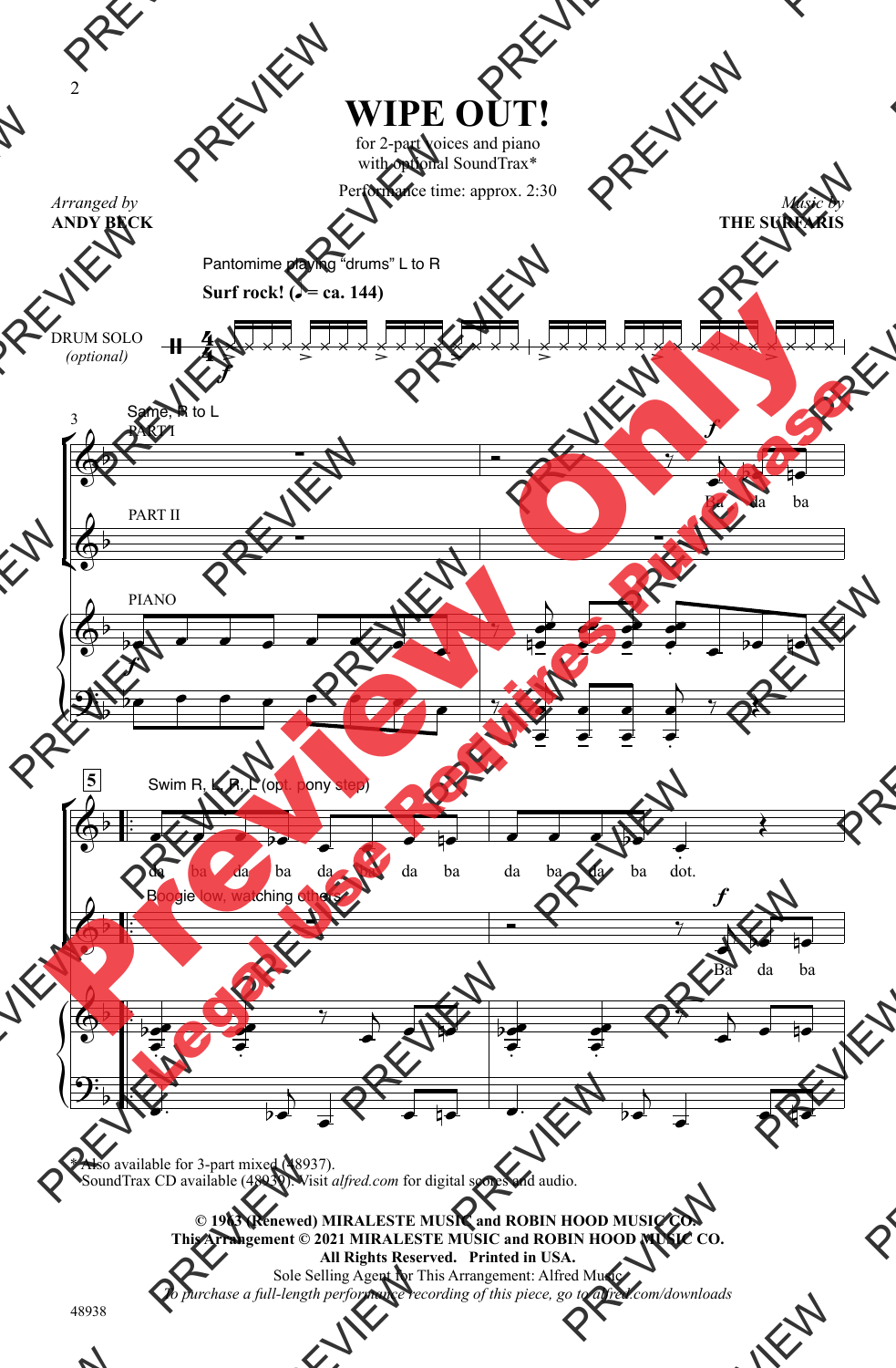

48938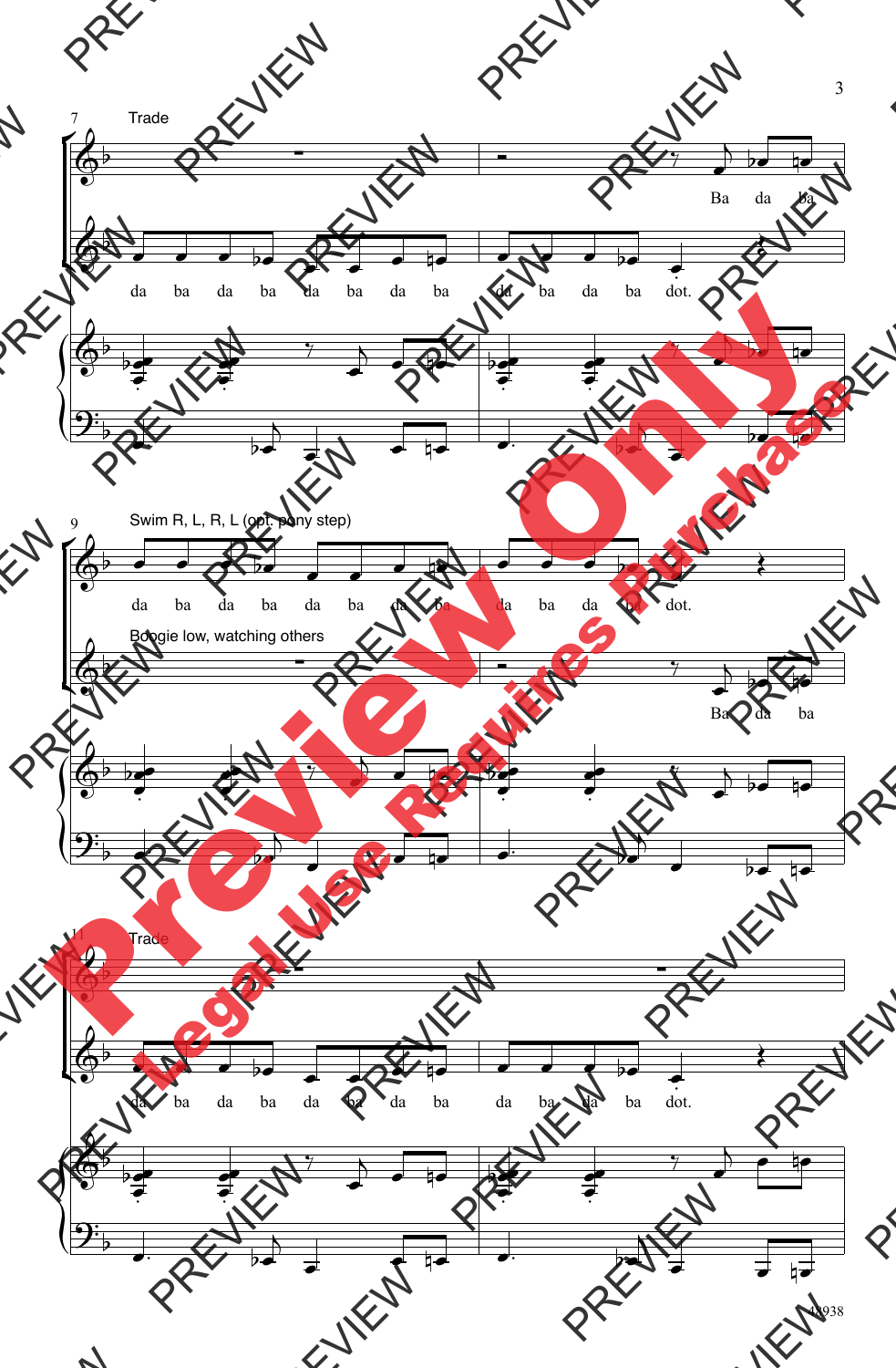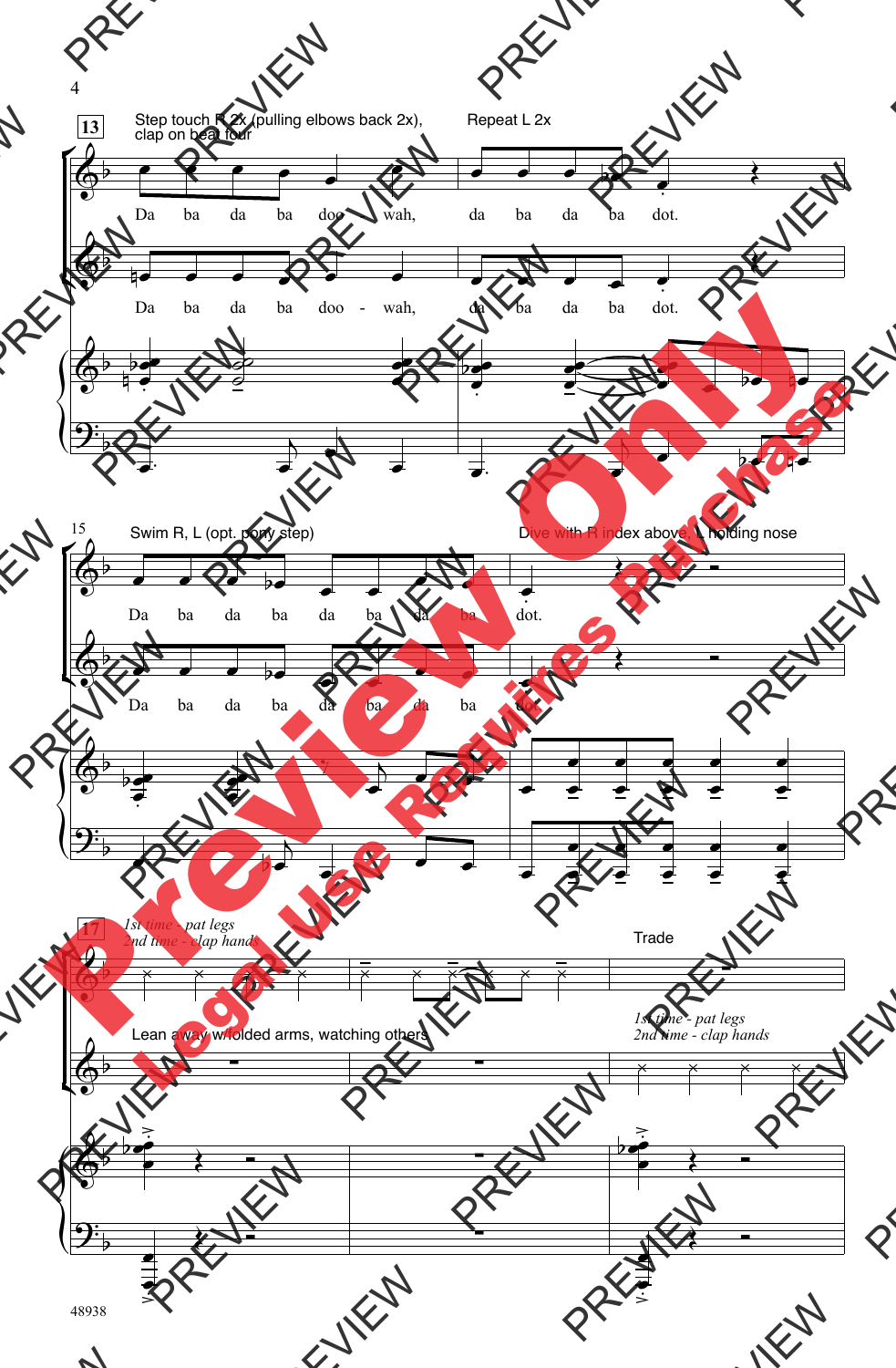

48938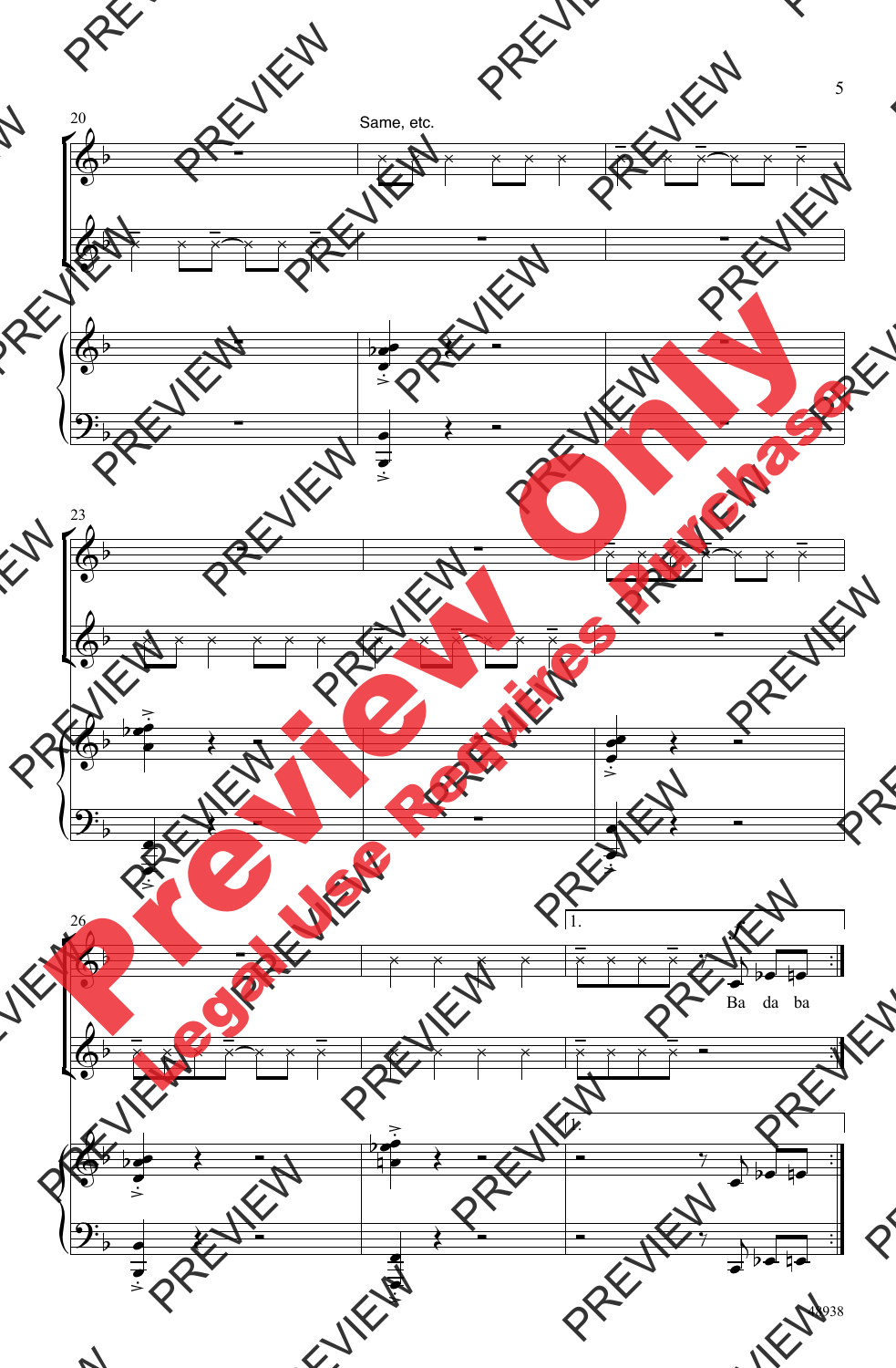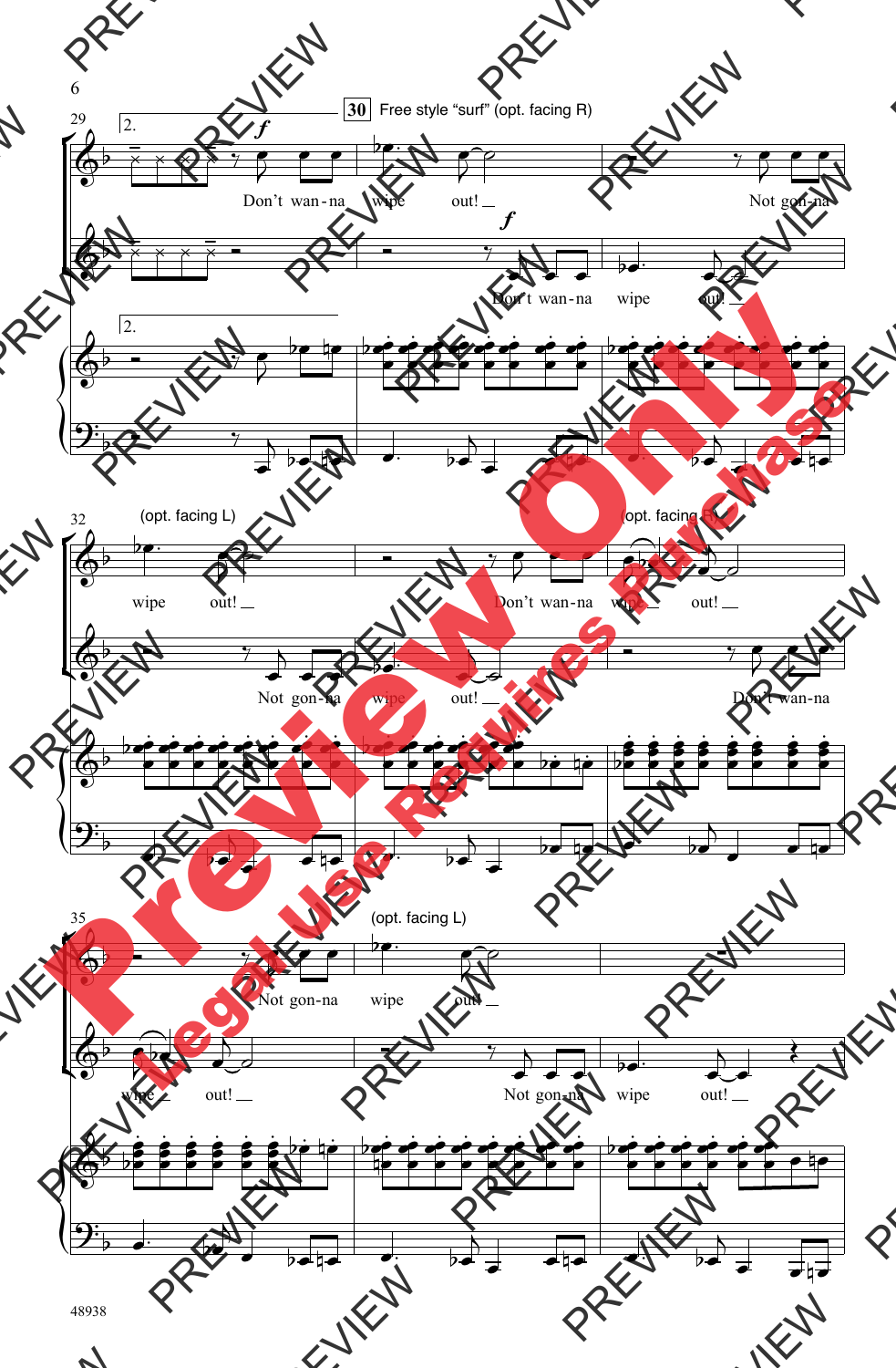

<sup>7</sup>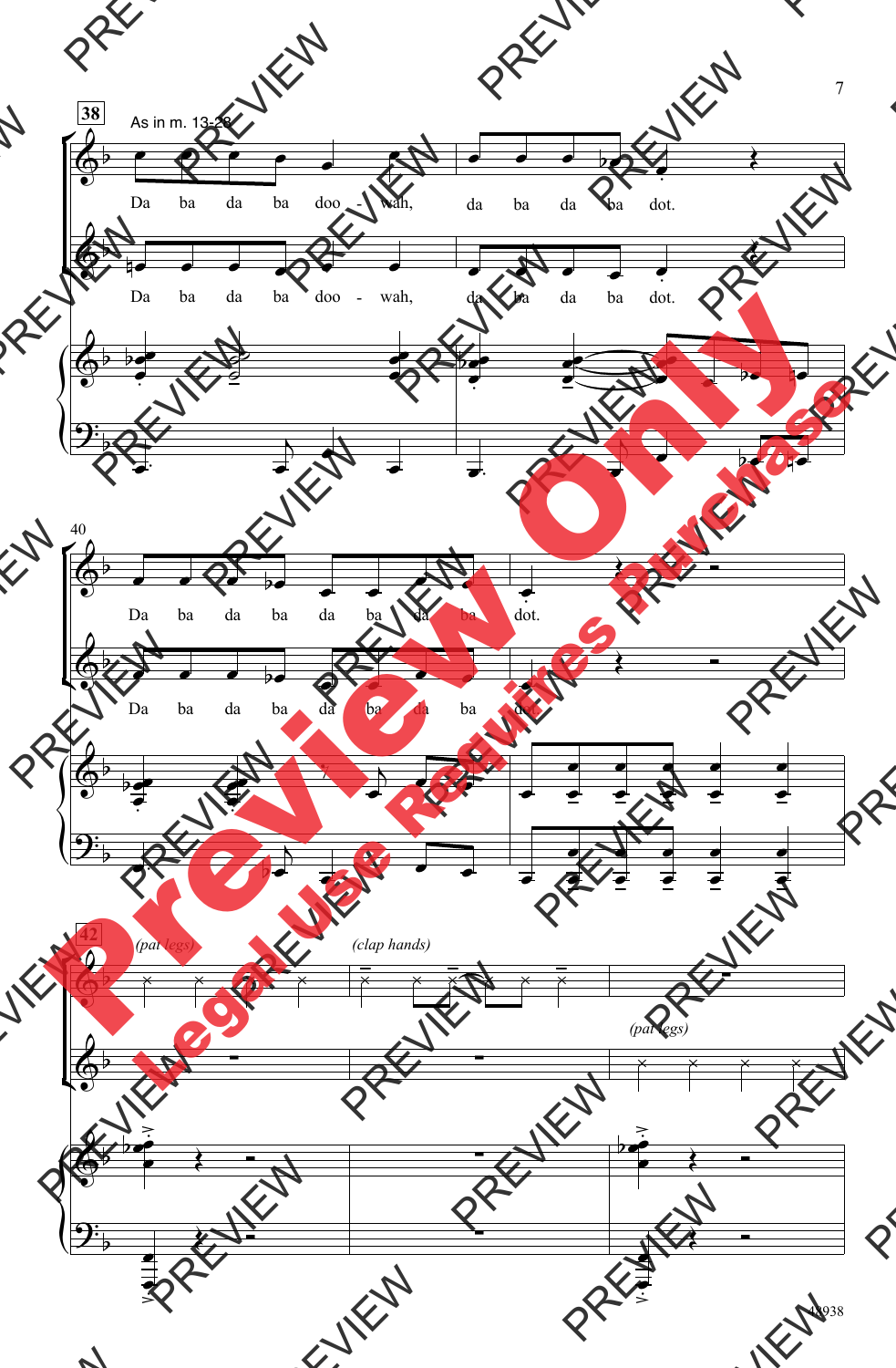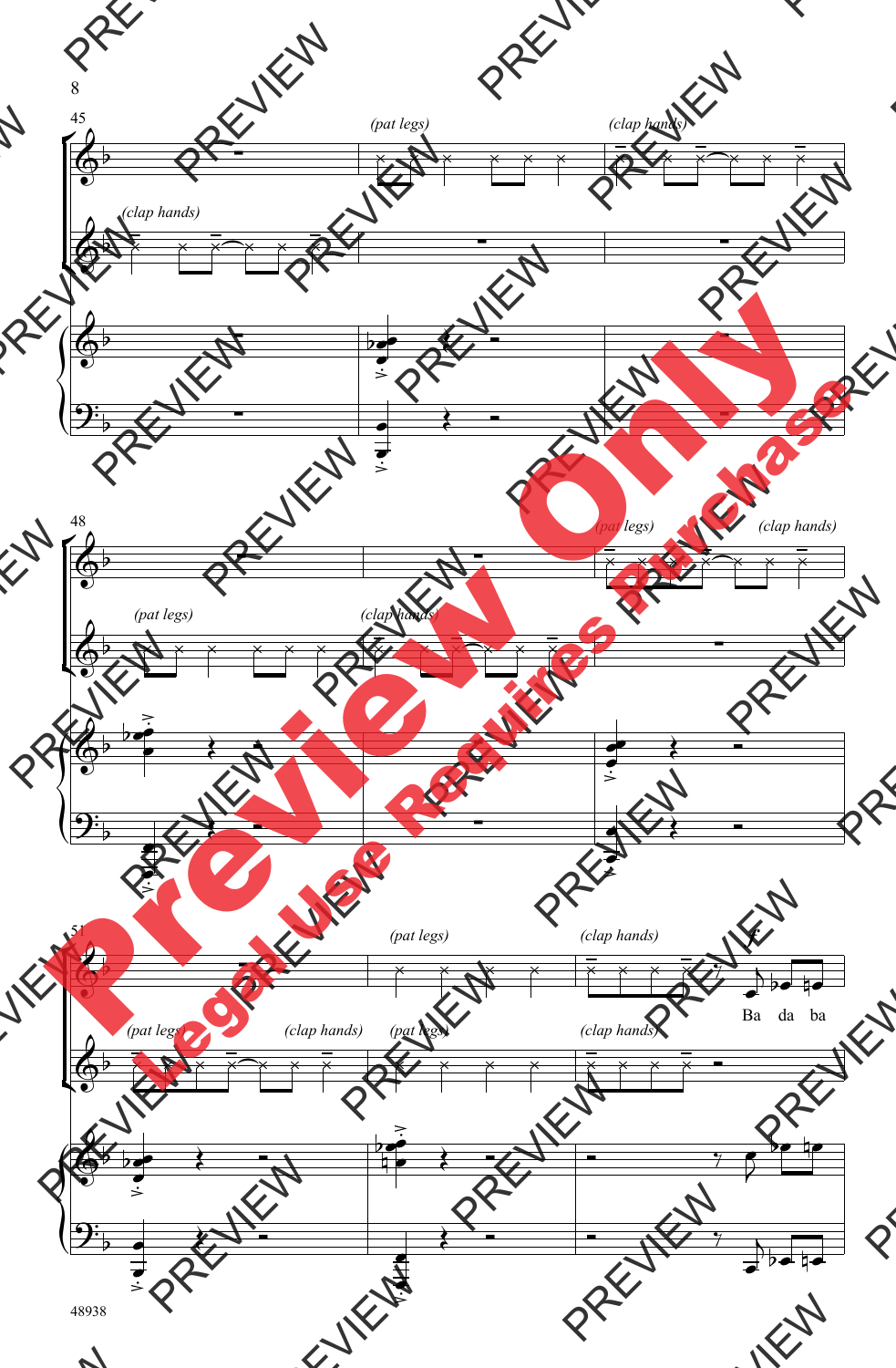

48938